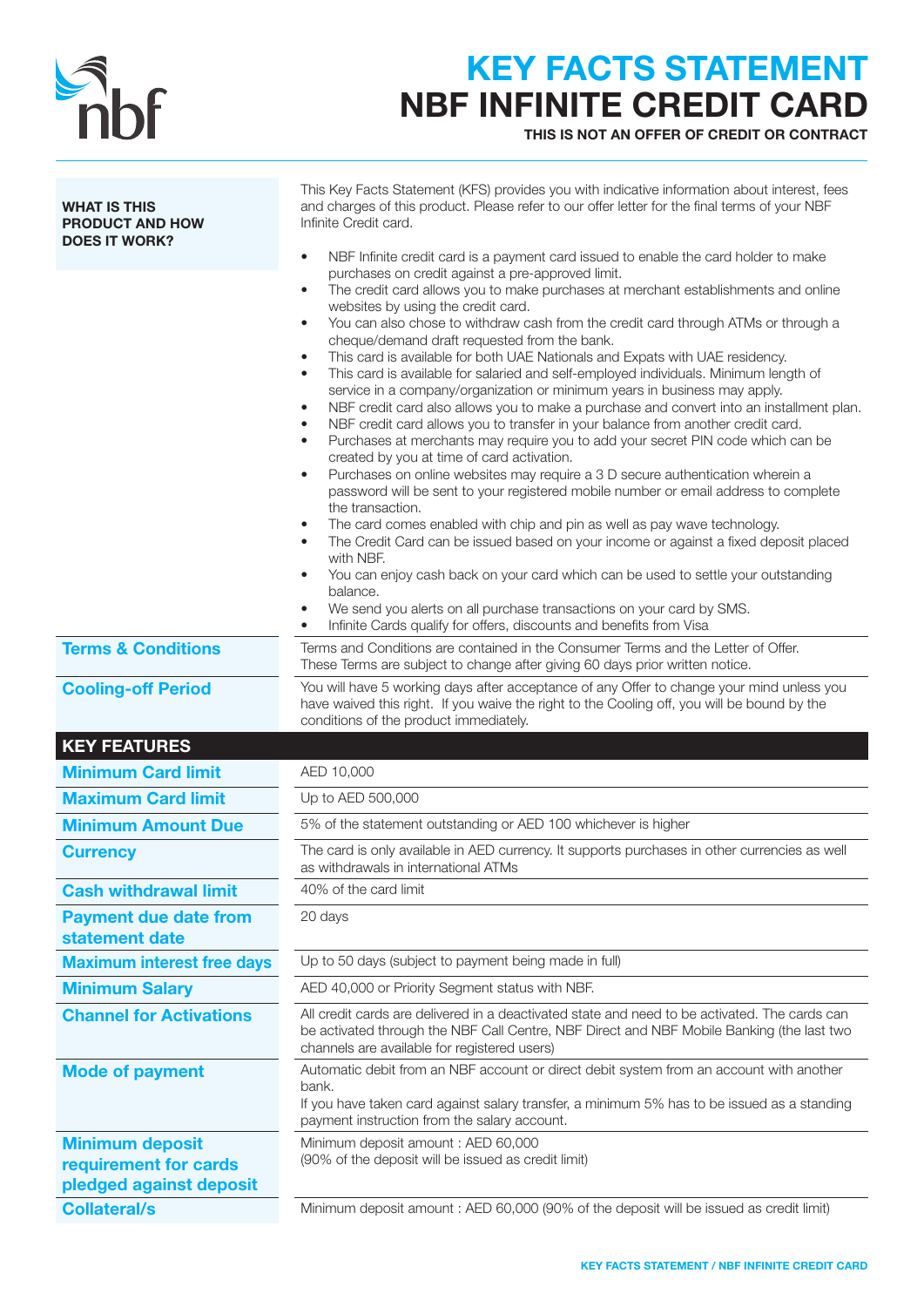Interest rate calculations Interest is calculated on the daily balance.

Interest accrues on new purchase transactions but is deferred in the current billing cycle. It is waived in the next billing cycle if the opening balance is paid in full by the expiration of grace days.

Example: A statement dated 15th March 2021 with 20 grace days has an opening balance of zero, and a closing balance of AED 5,500.00, and the accrued interest of AED 8.05 is deferred. The opening balance for the March cycle is AED 5,500.00. If the customer pays AED 5,500.00 before the expiration of grace days (4th April), the AED 8.05 is waived and the interest that accrued over the grace days of AED 91.30 is waived. If the beginning balance is paid after 4th April, the AED 8.05 plus the AED 91.30 is billed on the next cycle commencing 15th April and interest continues to accrue on the daily balance.

Interest on cash advances is unconditional and it accrues and is charged even if the account is paid in full in the current billing cycle.

 $\overline{\phantom{a}}$ İ  $\overline{a}$ 

Card cashback Cashback rates depend on the spend rate in the relevant month. Up to 2% cashback applies on domestic spends and up to 3% cashback applies on international spends as follows

|                                                                             | <b>SPENDING RANGE</b><br>(AED)                                                                                                | <b>CASHBACK REWARD</b><br>(Domestic)                                           | <b>CASHBACK REWARD</b><br>(International)                                                                                                                                                     |
|-----------------------------------------------------------------------------|-------------------------------------------------------------------------------------------------------------------------------|--------------------------------------------------------------------------------|-----------------------------------------------------------------------------------------------------------------------------------------------------------------------------------------------|
|                                                                             | Up to 2M                                                                                                                      | 1%                                                                             | 0.50%                                                                                                                                                                                         |
|                                                                             | 2M to 5M                                                                                                                      | 0.75%                                                                          | 0.25%                                                                                                                                                                                         |
|                                                                             | 5M and above                                                                                                                  | 0.25%                                                                          | 0.15%                                                                                                                                                                                         |
|                                                                             | Cashback expires after two years from accrual<br>website.                                                                     | Cashback can be redeemed through IVR and through NBF Direct and Mobile Banking | Full details of the cashback program and other terms and conditions are available on our                                                                                                      |
| <b>Easy Payment Plan</b>                                                    | The EPP charges are noted below.                                                                                              |                                                                                | You can convert any purchase on the card into an installment from 3 months to 12 months.                                                                                                      |
| <b>ATM withdrawals</b>                                                      | Cash can be withdrawn from any ATM up to the allowed cash limit. Cash advance fees apply<br>and interest accrues immediately. |                                                                                |                                                                                                                                                                                               |
| <b>Mode of Access</b>                                                       | The card details can be accessed through a monthly statement as well as NBF Call Centre,<br>NBF Direct and Mobile Banking.    |                                                                                |                                                                                                                                                                                               |
| <b>Limitations</b>                                                          | have a salary only linked to commission.<br>apply.                                                                            |                                                                                | This product is not available for students, housewives, people who receive salary in cash or<br>Available only to successful applicants who meet our credit criteria and terms and conditions |
| <b>WHAT ARE THE FEES AND CHARGES?</b>                                       |                                                                                                                               |                                                                                |                                                                                                                                                                                               |
| <b>Limitations</b>                                                          | Lifetime free                                                                                                                 |                                                                                |                                                                                                                                                                                               |
| <b>Supplementary Card</b>                                                   |                                                                                                                               | 3 free supplementary cards. AED 250 from the fourth cards onwards              |                                                                                                                                                                                               |
| <b>Interest Rate</b>                                                        | 2.49% per month                                                                                                               |                                                                                |                                                                                                                                                                                               |
| <b>Card Advance Fee</b>                                                     |                                                                                                                               | 4% of cash advance amount or AED 50 whichever is higher.                       |                                                                                                                                                                                               |
| <b>Card Replacement Fee</b>                                                 | AED 75                                                                                                                        |                                                                                |                                                                                                                                                                                               |
| <b>Duplicate Statement</b>                                                  | AED 45                                                                                                                        |                                                                                |                                                                                                                                                                                               |
| <b>Over Limit Fee</b>                                                       | <b>AED 125</b>                                                                                                                |                                                                                |                                                                                                                                                                                               |
| <b>Late Payment Fee</b>                                                     | <b>AED 230</b>                                                                                                                |                                                                                |                                                                                                                                                                                               |
| <b>Processing Fee for</b><br><b>Foreign Currency</b><br><b>Transactions</b> | 2.5%                                                                                                                          |                                                                                |                                                                                                                                                                                               |
| <b>EPP Charges</b>                                                          | 0% interest installment plan for 3 months<br>1.1% interest per month for 6 and 12 months<br>maximum charge of AED 200.        | Transactions can be converted into EPP within 45 days from the purchase date.  | Early settlement outside the EPP terms will incur Foreclosure fee AED 50 per plan with a<br>Minimum amount of AED 500 is applicable for 3 months EPP and AED 1000 for above 3                 |

months.

above 3 months.

Maximum amount of AED 100,000 is applicable for 3 months EPP and AED 125,000 for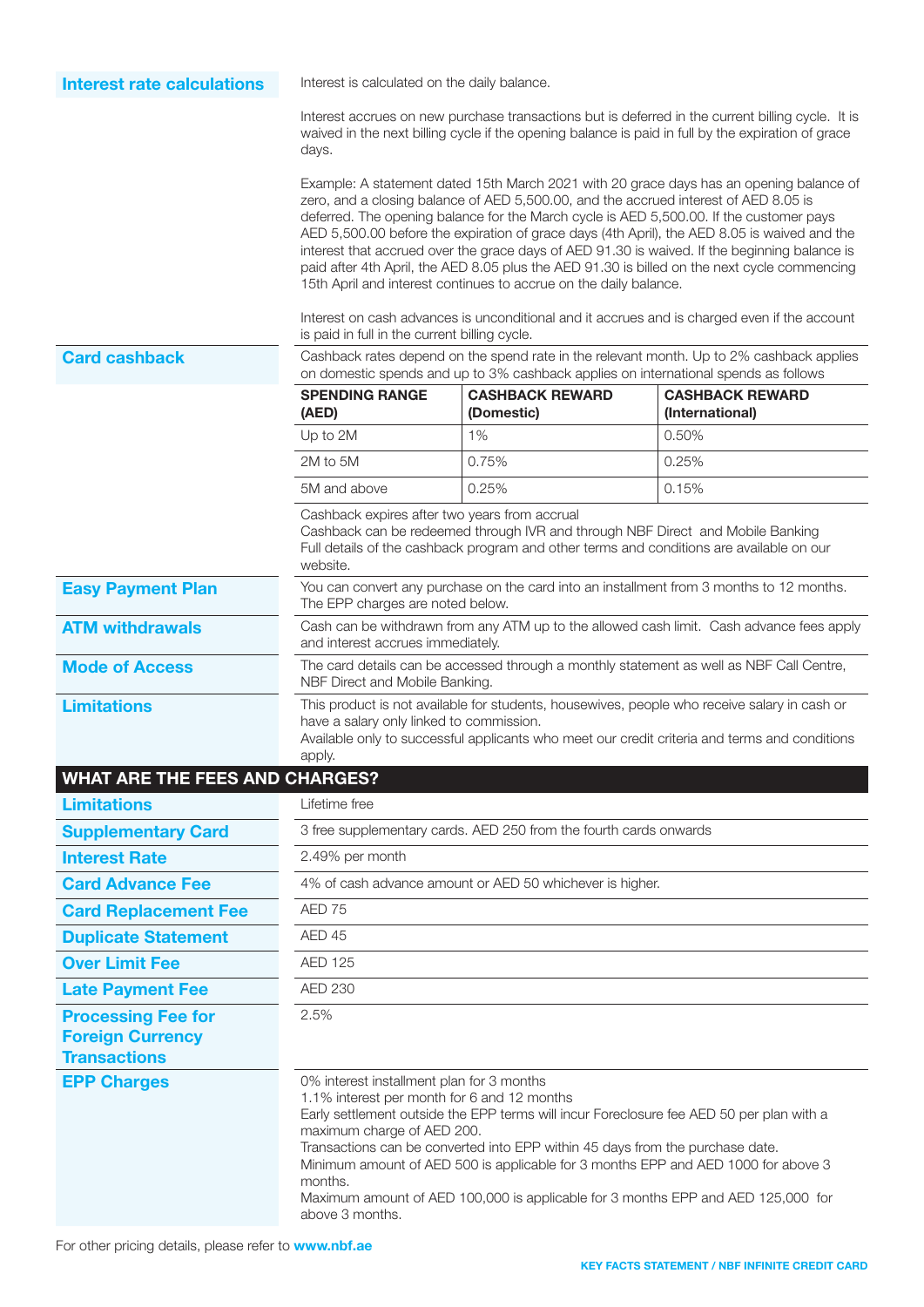### KEY OBLIGATIONS

|                | <b>NET OPLIGATIONS</b>                                                                                                                                                                                                                                                                                                                                      |
|----------------|-------------------------------------------------------------------------------------------------------------------------------------------------------------------------------------------------------------------------------------------------------------------------------------------------------------------------------------------------------------|
| $\mathbf{1}$ . | You need to pay at least the minimum amount by the due date.                                                                                                                                                                                                                                                                                                |
| 2.             | If you have given a standing instruction on NBF account or through DDS, in order for the monthly payment to be considered<br>on time, please ensure that the account nominated for payment is funded at least one (1) working day prior to the due date to<br>avoid late payment charges. This is also applicable in case your due date falls on a holiday. |
| 3.             | You must ensure all information provided is correct and up-to-date                                                                                                                                                                                                                                                                                          |
| 4.             | Any changes in your income or personal circumstances must be advised to us                                                                                                                                                                                                                                                                                  |
| 5.             | The credit card will have a specified limit which cannot be exceeded. Any transaction resulting in the limit being exceeded may<br>be rejected and may incur fees.                                                                                                                                                                                          |
| 6.             | Please do not share any information related to your credit card for the safety of your funds. The credit card details, PIN and any<br>other identity details are secret and must not be shared with anyone.                                                                                                                                                 |
| 7.             | In case of any change in your KYC details, please inform the bank so your account is updated and transactions are not disrupted                                                                                                                                                                                                                             |
| 8.             | Please check the schedule of charges before any transaction to avoid dispute in charges levied                                                                                                                                                                                                                                                              |
| 9.             | Please note the cut off time for all transactions to avoid any delay in processing of your transactions. There are also transaction<br>limits applicable on online channels and once utilized, the service will not be available till next day.                                                                                                             |
| 10.            | Payments made online using the Credit Card are available using 3D security and will require an OTP delivered using SMS and<br>email. Never share the OTP anyone and only utilize it for valid purchases made by you. If you disclose the OTP to anyone, the<br>transaction will be your responsibility and cannot be recovered.                             |
| 11.            | You should carefully check the transactions in the Statement and any error or discrepancy must be notified in writing to the<br>Bank within (15) fifteen days from the date on which the Statement is sent to the Customer's address as entered in the Bank's<br>records. If you gives no notice, the Statement will be deemed to be correct.               |
| 12.            | Any transaction dispute should be reported to bank immediately through our Call Centre on 8008NBF(623) 24 hours a day.                                                                                                                                                                                                                                      |
| 13.            | If any unauthorized transactions are alerted to you, you should inform us immediately on this number and request a block on the<br>card.                                                                                                                                                                                                                    |
| 14.            | You must immediately advise us if your card is lost or stolen by calling the Call Centre. You will remain liable for transactions on<br>your card until it has been reported.                                                                                                                                                                               |
| 15.            | The card should be used for individual transactions only. Usage of card for commercial purposes may result is blocking and<br>closure of cards.                                                                                                                                                                                                             |
| 16.            | Payment of card through sources which are not authenticated or which appear suspicious may also result in blocking and closure<br>of cards.                                                                                                                                                                                                                 |
| 17.            | Payment into the card account to maintain a credit balance may result in blocking and closure of cards.                                                                                                                                                                                                                                                     |
| 18.            | All terms and conditions related to discounts /offers on card should be checked before availing the offer to avoid disputes later.                                                                                                                                                                                                                          |
|                |                                                                                                                                                                                                                                                                                                                                                             |

|    | <b>WARNINGS</b>                                                                                                                                                                                                                                                                                                                |
|----|--------------------------------------------------------------------------------------------------------------------------------------------------------------------------------------------------------------------------------------------------------------------------------------------------------------------------------|
| 1. | If you make only the minimum repayment/payment each period, you will pay more in interest/profit/fees and it will take you<br>longer to pay off your outstanding balance.                                                                                                                                                      |
| 2. | If you do not keep up with the monthly repayments, your card may be blocked. If the failure to make the required payments<br>continues, we may demand the amount outstanding in full and enforce collateral. The Security Cheque will be presented for<br>payment and legal action will be taken if the cheque is not honored. |
| 3. | You may to have pay penalties if you make late payments including late payment fees and additional interest.                                                                                                                                                                                                                   |
| 4. | You may get a negative rating in credit reports if you make late payments.                                                                                                                                                                                                                                                     |
| 5. | If you share or lose confidentiality of the personal details linked to your credit card, you may be exposing yourself to fraudulent<br>attack which may result is loss of funds from your account. Never share these details.                                                                                                  |
| 6. | For online purchases secured by 3D Secure technology, you will receive an OTP by SMS and email. Do not share the OTP<br>with anyone. If you share the OTP, you will be liable for the transaction as an authorized transaction. No charge back will be<br>available to you.                                                    |
| 7. | If your KYC details are not updated with the bank, your card may be closed. In such instances any standing instructions on card<br>will not be executed.                                                                                                                                                                       |
| 8. | In case you forget your password or PIN, access to your account will be disabled.                                                                                                                                                                                                                                              |
| 9. | The General Terms and Conditions contained in the Consumer Terms governing credit card provided by us are subject to<br>change from time to time. We will inform customers of any changes with the required notice and will publish the revised Terms<br>and Conditions on the website and other platforms for reference       |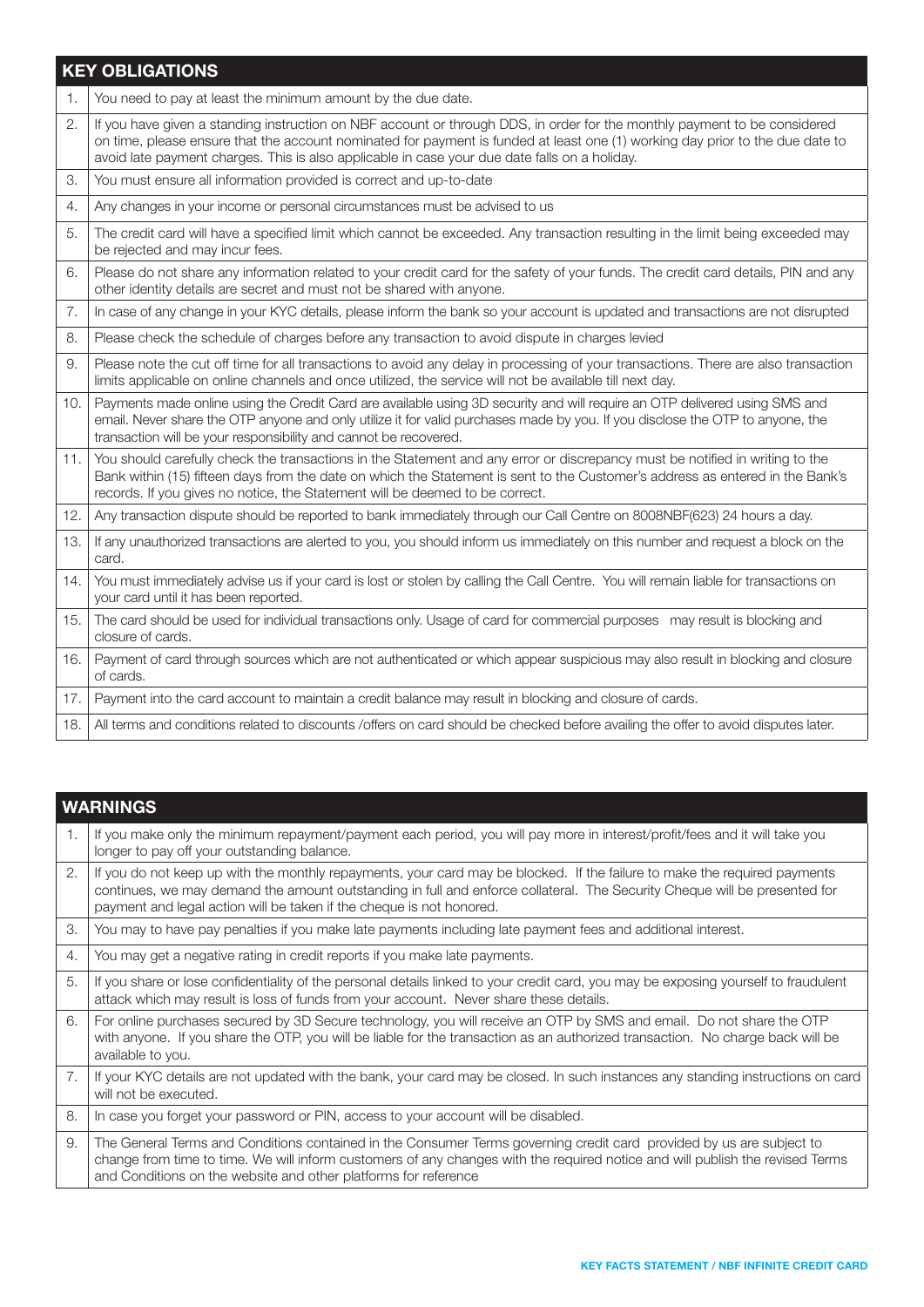#### HAVE A COMPLAINT OR QUERY?

Do not hesitate to reach out to National Bank of Fujairah through the following channels:

#### Call Centre: 8008NBF(623)

Address: Your nearest NBF Branch, please [click here](https://nbf.ae/en/contact/locations) for the location.

We will seek to address your complaint within two clear business days of receipt and advise if this time is not able to be met.

Full details of how we address your complaints is contained in our Customer Charter published on our website.

Customer Name

I confirm receipt of this Key Fact Statement.

Customer Signature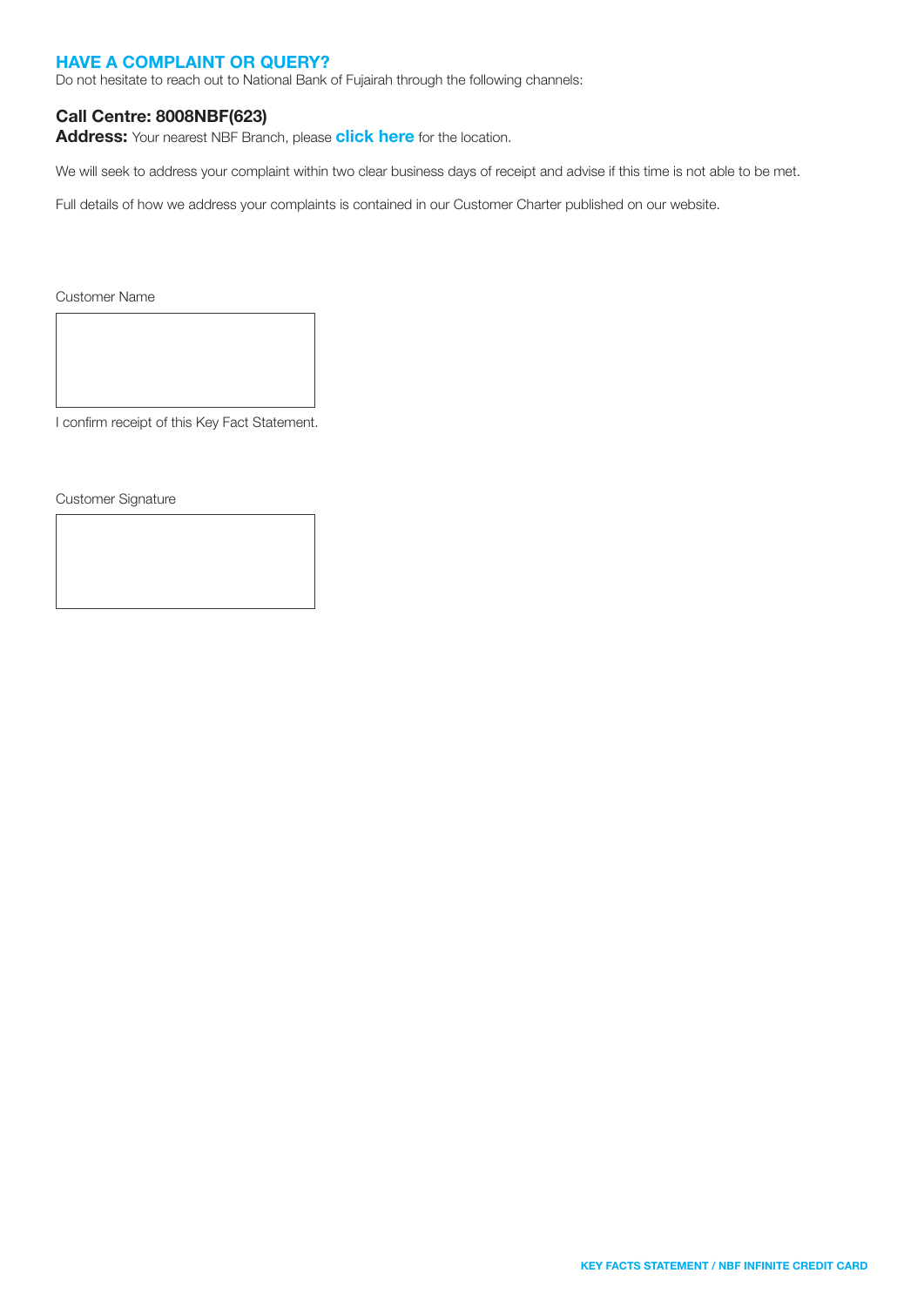# **بيان الحقائق الرئيسية** بطاقة "إنفينيت" ال*ا*ئتمانية من بنك الفجيرة الوطني<br>هذا ليس عرضاً أو التماناَ أو عقداً

Shof



| ما هو هذا المنتج<br>وما هي آلية عمله؟     | على الرغم من أن بيان الحقائق الرئيسية هذا يوفر لك معلومات إرشادية تتمحور حول الفوائد والرسوم والتكاليف الخاصة<br>بهذا المنتج، إلا أنه يتعين عليك الرجوع إلى خطاب العرض الخاص بنا للاطلاع على أحدث نسخة من الشروط والأحكام<br>المتعل                                                                 |
|-------------------------------------------|-----------------------------------------------------------------------------------------------------------------------------------------------------------------------------------------------------------------------------------------------------------------------------------------------------|
|                                           | بطاقة "إن بي إف إنفينيت" الائتمانية هي بطاقة دفع تم إصدارها لتمكين حاملها من إجراء عمليات شراء ائتمانية                                                                                                                                                                                             |
|                                           | وفق حدود ائتمانية محددة مسبقًا.<br>يمكنك ومن خلال هذه البطاقة الائتمانية القيام بمختلف عمليات الشراء، سواء من المتاجر، أو المحال التجارية، أو<br>"<br>٠<br>المواقع الإلكترونية.                                                                                                                     |
|                                           | يمكنك أيضًا سحب النقود من البطاقة الائتمانية عبر أجهزة الصراف الآلي، أو من خلال شيك / كمبيالة تحت<br>الطلب يتم طلبه/طلبها من البنك.                                                                                                                                                                 |
|                                           | هذه البطاقة متاحة لمواطني دولة الإمارات والوافدين المقيمين في دولة الإمارات العربية المتحدة على حد سواء.<br>هذه البطاقة متاحة لكل من الموظفين وأصحاب الأعمال الحرة على السواء. قد يتم تطبيق الحد الأدنى لسنوات                                                                                      |
|                                           | الخدمة في شركة / مؤسسة ما، او الحد الأدنى من سنوات العمل.<br>تسمح لك بطاقة بنك الفجيرة الائتمانية أيضًا بالشراء والتحويل إلى خطة الدفع السهلة.<br>تسمح لك بطاقة بنك الفجيرة الائتمانية هذه بتحويل رصيدك، الْعاَئد إلى بطاقَّة ائتمانية أخرى، إليها.                                                 |
|                                           | قد تتطّلب عمليات الشراء من بعض المتاجر إدخال رمز التعريف الشخصي الخاص بك، والذي يمكنك اختياره<br>واعتماده عند تفعيل البطاقة.                                                                                                                                                                        |
|                                           | قد تخضع عمليات الشراء عبر المواقع الإلكترونية إلى نظام المصادقة ثلاثية الأبعاد الآمن، حيث يتم إرسال كلمة<br>مرور إلى رقم هاتفك المحمول المسجل لدى البنك، أو إلى عنوان بريدك الإلكتروني لإكمال المعاملة.<br>البطاقة مزودة بتقنية الشريحة والرقم السري ونظام الدفع عن طريق اللمس.                     |
|                                           | يمكن إصدار البطاقة الائتمانية بناء على دخلك، أو بموجب وديعة ثابتة لدى بنك الفجيرة الوطني.<br>يمكنك التمتع باسترداد نقدي على بطاقتك يمكن استخدامه في تسديد المستحقات المترتبة عليك في هذا الإطار.<br>ستقوم بإرسالَ إشعارات حول جميع عمليات الشراء التي تجرى عادة باستخدام بطاقتك، وذلك عن طريقَ خدمة |
|                                           | الرسائل القصيرة.<br>بطاقات إنفينيت مؤهلة للاستفادة من مختلف العروض والخصومات والمزايا الأخرى المتاحة من فيزا.                                                                                                                                                                                       |
| الشروط والأحكام                           | ترد الشروط والأحكام في كل من شروط المستهلك وخطاب العرض.                                                                                                                                                                                                                                             |
|                                           | تخضع هذه الشروط والأحكام للتغيير من وقت لآخر، على أن يتم إرسال إشعار خطي قبل فترة 60 يومًا من تاريخ البدء<br>بوضع تلك التغييرات حيز التنفيذ.                                                                                                                                                        |
| فترة السماح                               | ستحظى بفترة سماح مدتها 5 أيام عمل يمكنك خلالها تغيير رأيك فيما يتعلق بأي عرض قمت بالموافقة عليه ما لم<br>تتنازل عن هذا الحق. وهي حال تم التنازل عن فترة السماح، فستكون ملزمًا، وبشكل آني، بالخضوع لكافة الأحكام الواردة<br>في شروط المنتج ذي الصلة.                                                 |
| المزايا الرئيسية                          |                                                                                                                                                                                                                                                                                                     |
| الحد الأدنى للبطاقة                       | 000, 10درهم إماراتي                                                                                                                                                                                                                                                                                 |
| الحد الأقصى للبطاقة                       | ما يصل إلى 500,000 درهم إماراتي                                                                                                                                                                                                                                                                     |
| الحد الأدنى للمبلغ المستحق                | 5% من المبلغ المستحق بموجب كشف الحساب، أو مبلغ 100 درهم أيهما أعلى                                                                                                                                                                                                                                  |
| العملة                                    | البطاقة متوفرة فقط بِالدرهم الإماراتي. إلا أنه يمكن استخدامها لِلقيام بمختلف عمليات الشراء بالعملات الأخرى. كما<br>يمكن من خلالها، أيضاً، إجراء مختلف عمليات السحب عن طريق أجهزة الصراف الآلي حول العالم.                                                                                           |
| حد السحب النقدى                           | 40% من الحد المعتمد للبطاقة                                                                                                                                                                                                                                                                         |
| موعد استحقاق الدفع من تاريخ<br>كشف الحساب | 20 يوماً                                                                                                                                                                                                                                                                                            |
| الحد الأقصى لأيام الإعفاء من<br>الفائدة   | ما يصل إلى 50 يومًا (شريطة أن يتم سداد كافة المستحقات)                                                                                                                                                                                                                                              |
|                                           |                                                                                                                                                                                                                                                                                                     |
| الحد الأدنى للراتب                        | 40,000 درهم إماراتي، أو أن يكون مشتركاً بخدمة "إن بي إف" المميز من بنك الفجيرة الوطني.                                                                                                                                                                                                              |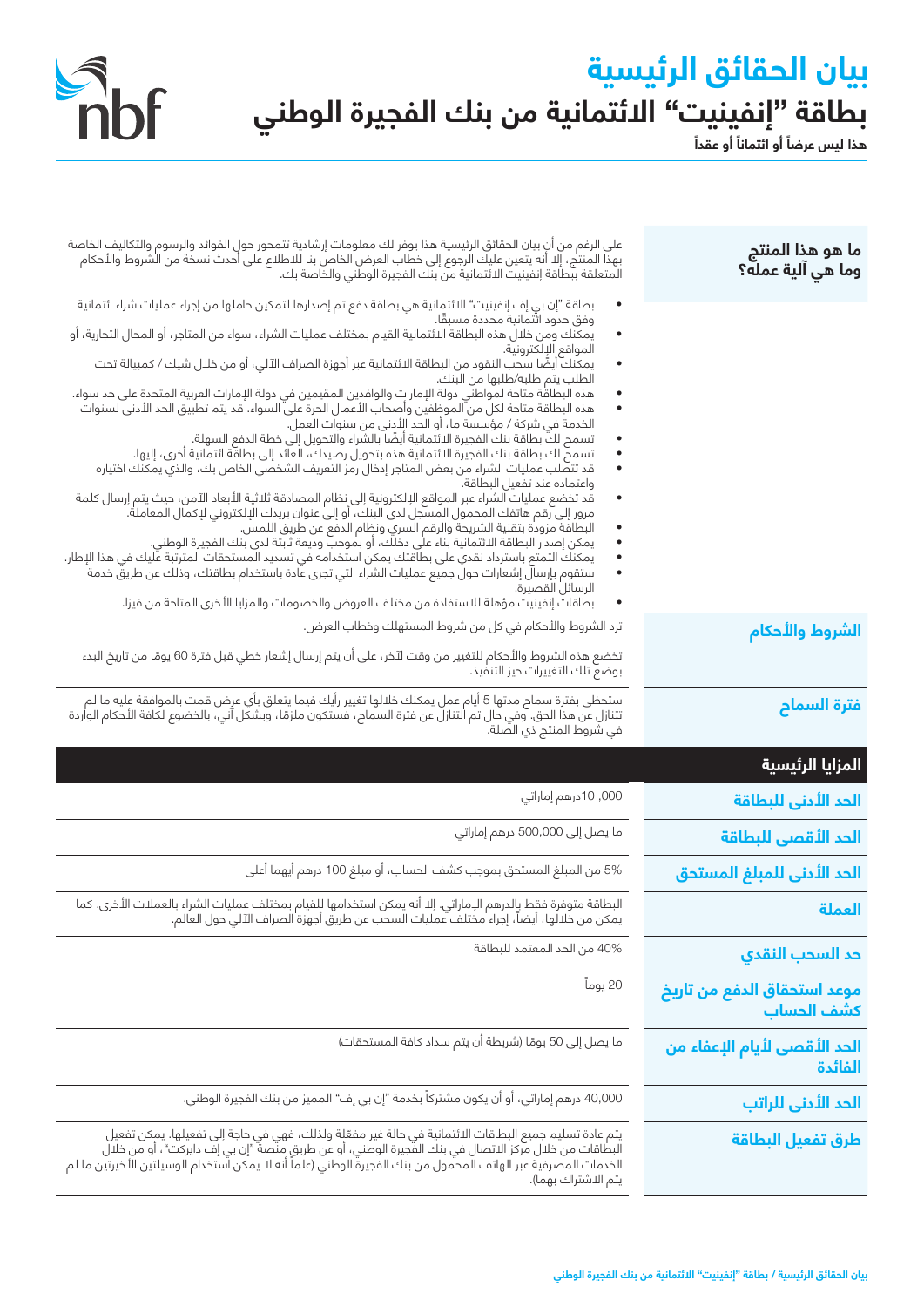|                                                       |                                                                                                                                                                                                                                                                                                                                                                                                                                                                                                                                                                                                                                                                                                  | الخصم التلقائي من حساب بنك الفجيرة الوطني، أو من خلال نظام الخصم المباشر من أي حساب لدى بنك آخر.                                                                                                                               |                              |  |
|-------------------------------------------------------|--------------------------------------------------------------------------------------------------------------------------------------------------------------------------------------------------------------------------------------------------------------------------------------------------------------------------------------------------------------------------------------------------------------------------------------------------------------------------------------------------------------------------------------------------------------------------------------------------------------------------------------------------------------------------------------------------|--------------------------------------------------------------------------------------------------------------------------------------------------------------------------------------------------------------------------------|------------------------------|--|
| طريقة الدفع                                           |                                                                                                                                                                                                                                                                                                                                                                                                                                                                                                                                                                                                                                                                                                  | إذا كنت قد حصلت على البطاقة مقابل تحويل الراتب، فيتعين عليك عندها إصدار تعليمات دفع ثابتة بقدر %5 من حساب                                                                                                                      |                              |  |
|                                                       | الراتب كحد أدنى.                                                                                                                                                                                                                                                                                                                                                                                                                                                                                                                                                                                                                                                                                 |                                                                                                                                                                                                                                |                              |  |
| الحد الأدنى للإيداع للبطاقات<br>الصادرة بموجب الوديعة | الحد الأدنى لمبلغ الوديعة: 60,000 درهم إماراتي<br>(حيث يحدد الحد الائتماني للبطاقة بما قدره %90 من قيمة الوديعة)                                                                                                                                                                                                                                                                                                                                                                                                                                                                                                                                                                                 |                                                                                                                                                                                                                                |                              |  |
| الضمانات                                              | وديعة ثابتة في حال تم إصدار البطاقة بموجب وديعة.<br>شيك موقّع وغير مؤرخ بقيمة تبلغ %120 من الحد الائتماني المطبق في هذا الإطار.                                                                                                                                                                                                                                                                                                                                                                                                                                                                                                                                                                  |                                                                                                                                                                                                                                |                              |  |
| احتساب معدل الفائدة                                   | يتم احتساب الفائدة عادة بناء على الرصيد اليومي.                                                                                                                                                                                                                                                                                                                                                                                                                                                                                                                                                                                                                                                  |                                                                                                                                                                                                                                |                              |  |
|                                                       |                                                                                                                                                                                                                                                                                                                                                                                                                                                                                                                                                                                                                                                                                                  | غالباً ما يتم تراكم الفائدة على معاملات الشراء الجديدة، ولكن يتم تأجيلها وإدراجها في دورة الفواتير الحالية. ويتم التنازل<br>عنها في دورة الفواتير التالية إذا تم دفع الرصيد الافتتاحي بالكامل بانتهاء فترة السماح.             |                              |  |
|                                                       | مثال: كشف حساب صادر بتاريخ 15 مارس من العام 2021 يحظى بفترة سماح مقدارها 20 يوماً، ولا يحتوي على أي<br>رصيد افتتاحي، فيما يحظى برصيد إغلاق قدره 5,500.00 درهم إماراتي، وفائدة مؤجلة مستحقة بقيمة 8.05 درهم<br>إماراتي. الرصِيد الدفتتاحي لدورة مارس 5,500.00 درهم. إذا دفع العميل 5,500.00 درهم إماراتي قبل انتهاء فترة<br>السمآم (4 أبريل)، يتم التَّنازل عن 8.05 درهم إماراتي وعن الفائدة المستحقة خلال فترة السمام تَّلك، والبالغة 91.30<br>درهم إماراتي. إذا تم تسديد قيمة الرصيد الافتتاحي بعد 4 أبريل، فسيتم عندها إصدار فاتورة بمّبلغ 8.05 درهم إماراتي،<br>بالإضافة إلىّ 91.30 درهم إماراتي في الدورة التالية التي تبدأ في 15 أبريل، فيما تستمر الفائدة في التراكم على الرصيد<br>اليومي. |                                                                                                                                                                                                                                |                              |  |
|                                                       | فى حين تعد الفائدة على السلف النقدية غير مشروطة، وتعد مستحقة، ويتوجب الالتزام بها، حتى في حال تسديد قيمة<br>كامل المبلغ المستحق على الحساب في دورة الفاتورة الحالية.                                                                                                                                                                                                                                                                                                                                                                                                                                                                                                                             |                                                                                                                                                                                                                                |                              |  |
| الاسترداد النقدي للبطاقة                              | تعتمد معدلات استرداد النقود عادة على حجم الإنفاق الشهري. إذ يُطبق معدل استرداد نقدي يصل إلى %2 على النفقات<br>المحلية، وما قدره %3 على تلك الدوليةَ على النحو الآتي:                                                                                                                                                                                                                                                                                                                                                                                                                                                                                                                             |                                                                                                                                                                                                                                |                              |  |
|                                                       | معدل الإنفاق (درهم)                                                                                                                                                                                                                                                                                                                                                                                                                                                                                                                                                                                                                                                                              | مكافأة استرداد النقود (محلى)                                                                                                                                                                                                   | مكافأة استرداد النقود (دولي) |  |
|                                                       | حتى 9,999                                                                                                                                                                                                                                                                                                                                                                                                                                                                                                                                                                                                                                                                                        | 1%                                                                                                                                                                                                                             | 2%                           |  |
|                                                       | من 10,000 إلى 19,999                                                                                                                                                                                                                                                                                                                                                                                                                                                                                                                                                                                                                                                                             | 1.50%                                                                                                                                                                                                                          | 2.50%                        |  |
|                                                       | أكثر من 20,000                                                                                                                                                                                                                                                                                                                                                                                                                                                                                                                                                                                                                                                                                   | 2%                                                                                                                                                                                                                             | 3%                           |  |
|                                                       | تنتهي صلاحية استرداد النقود بعد عامين من تاريخ الاستحقاق.<br>يمكِّن استرداد النقود من خلال التواصل عن طريق خدمة الأوامر الصوتية التفاعلية، أو عبر منصة "إن بي إف دايركت"، أو<br>من خلال الخدمات المصرفية عبر الهاتف المحمول.<br>تتوفر كافة التفاصيل المتعلقة ببرنامج الاسترداد النقدي وبقية الشروط والأحكام الأخرى على موقعنا الإلكتروني.                                                                                                                                                                                                                                                                                                                                                        |                                                                                                                                                                                                                                |                              |  |
| خطة الدفع السهلة                                      | يمكنك تحويل أي عملية شراء تتم عبر البطاقة إلى أقساط شهرية تسدد خلال فترة تتراوح ما بين 3 و12 شهرًا. أما فيما<br>يتعلق برسوم خطة الدفع السهلة، فقد تم إدراجها أدناه.                                                                                                                                                                                                                                                                                                                                                                                                                                                                                                                              |                                                                                                                                                                                                                                |                              |  |
| السحب من أجهزة الصراف الآلي                           | يمكن سحب مبالغ نقدية من أي ماكينة صراف آلي، بحيث لا تتجاوز حد السحب النقدي المسموح به في هذا الشأن.<br>تطبق رسوم السلفة النقدية وتستحق الفائدة على الفور.                                                                                                                                                                                                                                                                                                                                                                                                                                                                                                                                        |                                                                                                                                                                                                                                |                              |  |
| طريقة الوصول                                          | يمكن الوصول إلى كافة التفاصيل المتعلقة بالبطاقة من خلال كشف الحساب الشهري ذي الصلة. كما يمكن الحصول<br>على تلك التفاصيل، أيضاً، عبر التواصل مع مركز الاتصال في بنك الفجيرة الوطني، أو من خلال منصة "إن بي إف<br>دايركت"، أو عن طريق                                                                                                                                                                                                                                                                                                                                                                                                                                                              |                                                                                                                                                                                                                                |                              |  |
| التقييدات                                             | فقط.<br>له.                                                                                                                                                                                                                                                                                                                                                                                                                                                                                                                                                                                                                                                                                      | هذا المنتج غير متاح للطلاب، أو ربات البيوت، أو الأشخاص الذين يتقاضون رواتبهم نقدًا، أو يعملون بنظام العمولة<br>هذا المنتج متاح فقط للمتقدمين الذين استوفوا معاييرنا الائتمانية، كما يخضع، أيضاً، لكافة الشروط والأحكام الناظمة |                              |  |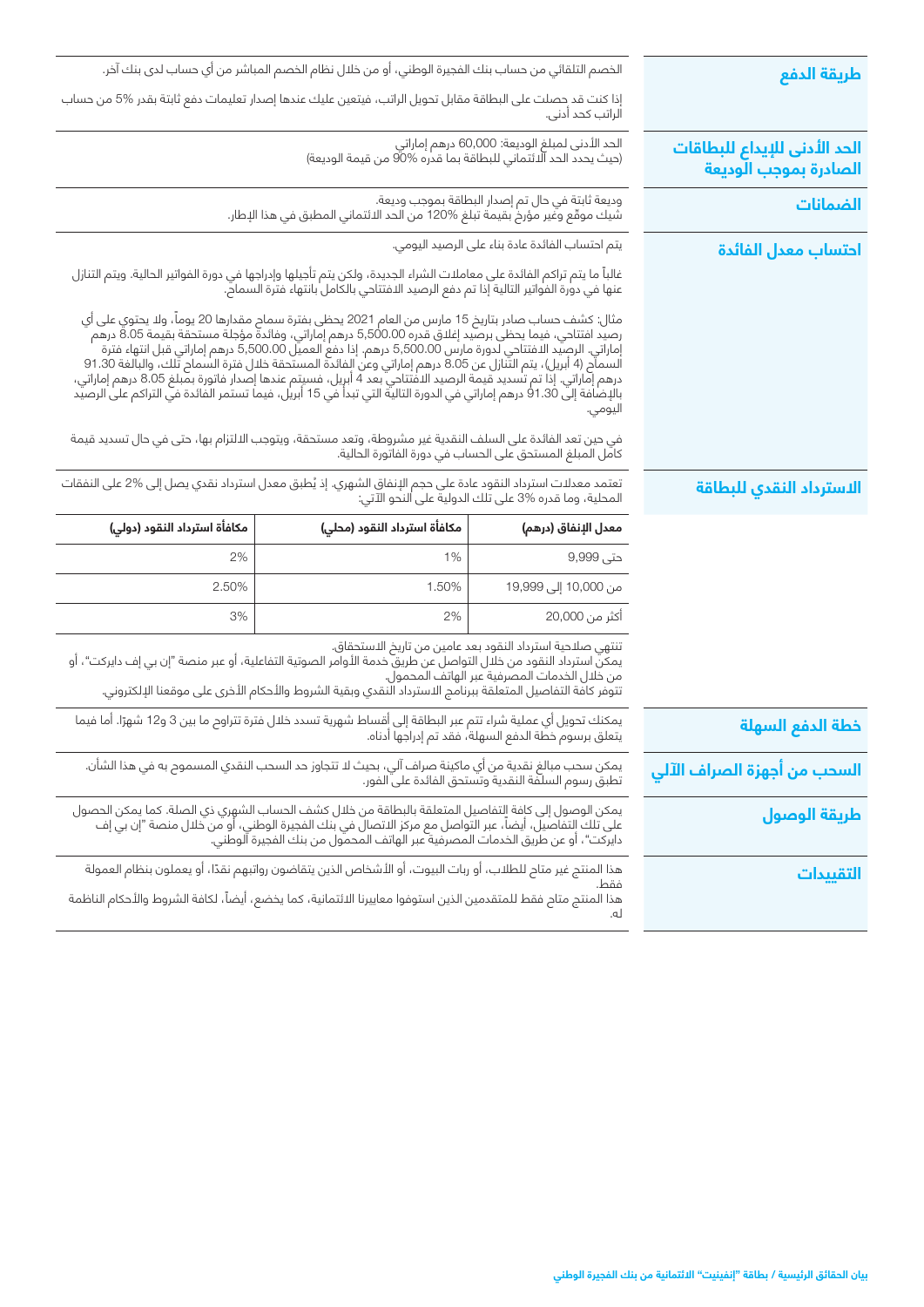| ما هي الرسوم والنفقات المطبقة في هذا الإطار؟ |                                                                                                                                                                                                                                                                                                                                                                                                                                                                                                                                                                                                         |
|----------------------------------------------|---------------------------------------------------------------------------------------------------------------------------------------------------------------------------------------------------------------------------------------------------------------------------------------------------------------------------------------------------------------------------------------------------------------------------------------------------------------------------------------------------------------------------------------------------------------------------------------------------------|
| الرسوم السنوية                               | هذه الخدمة مجانية مدى الحياة                                                                                                                                                                                                                                                                                                                                                                                                                                                                                                                                                                            |
| البطاقة الإضافية                             | 3 بطاقات إضافية مجانية. 250 درهماً رسم إصدار كل بطاقة إضافية بعد ذلك.                                                                                                                                                                                                                                                                                                                                                                                                                                                                                                                                   |
| معدل الفائدة                                 | 2.49% في الشهر                                                                                                                                                                                                                                                                                                                                                                                                                                                                                                                                                                                          |
| رسوم السلفة النقدية                          | 4% من مبلغ السلفة النقدية، أو 50 درهماً إماراتياً أيهما أعلى                                                                                                                                                                                                                                                                                                                                                                                                                                                                                                                                            |
| رسوم استبدال البطاقة                         | 75 درهماً                                                                                                                                                                                                                                                                                                                                                                                                                                                                                                                                                                                               |
| كشف حساب إضافي                               | 45 درهماً                                                                                                                                                                                                                                                                                                                                                                                                                                                                                                                                                                                               |
| رسوم تجاوز الحد                              | 125 درهماً                                                                                                                                                                                                                                                                                                                                                                                                                                                                                                                                                                                              |
| رسم تأخر الدفع                               | 230 درهماً إماراتياً                                                                                                                                                                                                                                                                                                                                                                                                                                                                                                                                                                                    |
| رسوم إجراء المعاملات<br>بالعملات الأجنبية    | 2.5%                                                                                                                                                                                                                                                                                                                                                                                                                                                                                                                                                                                                    |
| رسم خطة الدفع السهلة                         | خطة تقسيط بدون فائدة لمدة 3 أشهر.<br>1.1% فائدة شهرية لمدة تتراوح ما بين 6 و12 شهرًا.<br>كافة الرسوم المتأتية عن التسوية المبكرة خارج شروط خطة الدفع السهلة تلقى على عاتقك.<br>رسوم الإغلاق تبلغ 50 درهمًا إماراتيًا لكل خطّة وبحد أقصى مقدّاره 200 درهم إماراتي.<br>بمكن تحويل المعاملات إلى خطة الدفع السهلة في غضون 45 يومًا من تاريخ الشراء. ۖ<br>ُطبق مبلغ 500 درهم إماراتي كحد أدنى لخطة الدفع السهلة لمدة 3 أشهر و 1000 درهم إماراتي للمدة التي تزيد عن 3 أشهر.<br>يُطبق مبلّغ 100,000 درهم إماراتي كحد اقصى لخطّة الدفع السهلة لمدة 3 أشهر و 125,000 درهم إماراتي للمدة التي تزيد<br>عن 3 أشهر. |

للاطلاع على كافة التفاصيل المتعلقة بالأسعار الأخرى، يرجى زيارة موقعنا الإلكتروني من خلال الرابط التالي: **www.nbf.ae.** 

| الالتزامات الرئيسية                                                                                                                                                                                                              |                          |
|----------------------------------------------------------------------------------------------------------------------------------------------------------------------------------------------------------------------------------|--------------------------|
| يتعين عليك تسديد قيمة الحد الأدنى على الأقل من المستحقات في تاريخ الاستحقاق.                                                                                                                                                     | .1                       |
| في حال قيامك بإصدار تعليمات معينة بالدفع من خلال حساب ما في بنك الفجيرة الوطني، يتعين عليك، ومن أجل ضمان تسديد الدفعة الشهرية في الوقت<br>المحدد، التأكد من أن الحساب المخصص للدفع يحتوي على الرصيد المطلوب في هذا الإطار، قبل ي | $\overline{.2}$          |
| عليك التأكد من أن جميع المعلومات المقدمة لهذا الغرض صحيحة وحديثة.                                                                                                                                                                | $.3\,$                   |
| يتعين عليك إخطارنا بأي تغييرات قد تطرأ على دخلك أو ظروفك الشخصية.                                                                                                                                                                | $\cdot$                  |
| سيكون للبطاقة الائتمانية حد معين لا يمكن تجاوزه. ولذلك، فقد يتم رفض أي معاملة تؤدي إلى تجاوز ذلك الحد المتفق عليه، وقد تخضع لرسوم معينة.                                                                                         | .5                       |
| يتعين عليك عدم مشاركة أي معلومات تتعلق ببطاقتك الائتمانية مع أي شخص، وذلك من أجل سلامة أموالك. كما ينبغي عليك، أيضاً، الاحتفاظ برقم التعريف<br>الشخصي والبيانات الأخرى المتعلقة ببطاقتك وأي تفاصيل أخرى خاصة بتحديد الهوية، في م | $\overline{6}$           |
| .<br>في حال حدوث أي تغيير في البيانات الواردة في قسم "اعرف عميلك" والخاصة بك، يرجى إبلاغ البنك بذلك لكي يتم تعديل تلك البيانات وفقاً للتغييرات الجديدة،<br>وتجنب تعطيل الخدمات المتاحة في هذا الإطار.                            | $\overline{\mathcal{L}}$ |
| يرجى التحقق من جدول الرسوم المفروضة على مختلف الخدمات قبل إجراء أي معاملة، وذلك لتجنب أي خلاف قد ينشأ بشأن الرسوم المفروضة.                                                                                                      | $\boldsymbol{.8}$        |
| يرجى الاطلاع على الموعد النهائي والخاص بجميع المعاملات لتجنب أي تأخير قد يطرأ على سير معاملاتك. ثمة حدود أخرى مطبقة على المعاملات، التي تُجرى عادة<br>عبر القنوات الإلكترونية المتاحة في هذا الشأن. وبمجرد الوصول إلى تلك الحدود | .9                       |
| تخضع عمليات الدفع، التي تتم عادة عبر الإنترنت باستخدام البطاقة الائتمانية، إلى نظام أمان ثلاثي استخلاله استخدام كلمة المرور المخصصة<br>للاستعمال لمرة واحدة والتي يتم إرسالها عادة عبر خدمة الرسائل القصيرة والبريد الإلكتروني.  | .10                      |
| يجب عليك التحقق التام من كافة المعاملات الواردة في كشف الحساب، وينبغي عليك، أيضاً، إخطار البنك كتابيًا في حال ورود أي خطأ أو تناقض، وذلك في غضون<br>(15) خمسة عشر يومًا من تاريخ إرسال كشف الحساب إلى عنوانك المسجل في سجلات الب | .11                      |
| يجب الإبلاغ الفوري عن أي اعتراض على أي معاملة مصرفية، وذلك من خلال التواصل معنا عن طريق مركز الاتصال الخاص بنا عبر الرقم(8008NBF(623 والمتاح<br>على مدار الساعة.                                                                 | .12                      |
| قم بالإبلاغ فوراً عن أي عمليات غير مصرح بها عن طريق التواصل معنا من خلال مركز الاتصال الخاص بنا، واطلب حظر البطاقة.                                                                                                              | .13                      |
|                                                                                                                                                                                                                                  | .14                      |